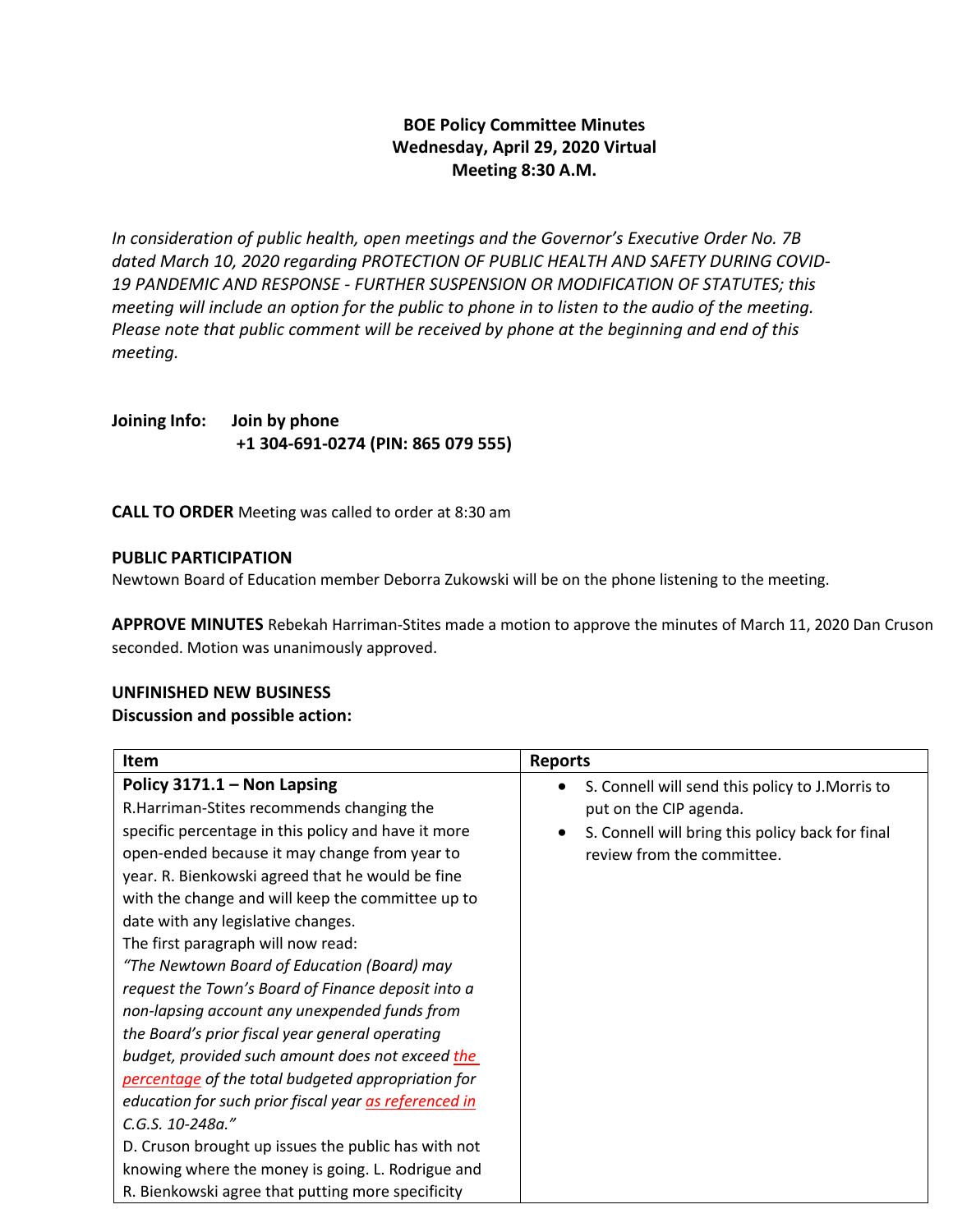| on this policy will actually make more issues for  |  |
|----------------------------------------------------|--|
| Newtown and propose putting it in a Regulation. R. |  |
| Harriman-Stites agreed and would like to put       |  |
| guidelines into the Regulation.                    |  |
| R. Bienkowski also recommended this edit:          |  |
| "The Board will expend these funds for such        |  |
| previously designated specific purpose except that |  |
| they may also be used for other planned,           |  |
| extraordinary or emergency expenditures which      |  |
| may be necessary but not otherwise budgeted."      |  |

# **UPDATE FROM THE SUPERINTENDENT**

L. Rodrigue that Newtown is doing well with their distant learning but recommends that the policy committee should re-review the Virtual Online Policy later this year. Rebekah agreed. Dan made the point that Newtown is a good place because the committee reviewed this policy in the past year or two but agreed that it is important to make any necessary changes.

# **PUBLIC PARTICIPATION**

None

## **ADJOURNMENT**

Rebekah Harriman-Stites made a motion to adjourn the meeting. Dan Cruson seconded. Motion was unanimously approved. Meeting was adjourned at 8:53 a.m.